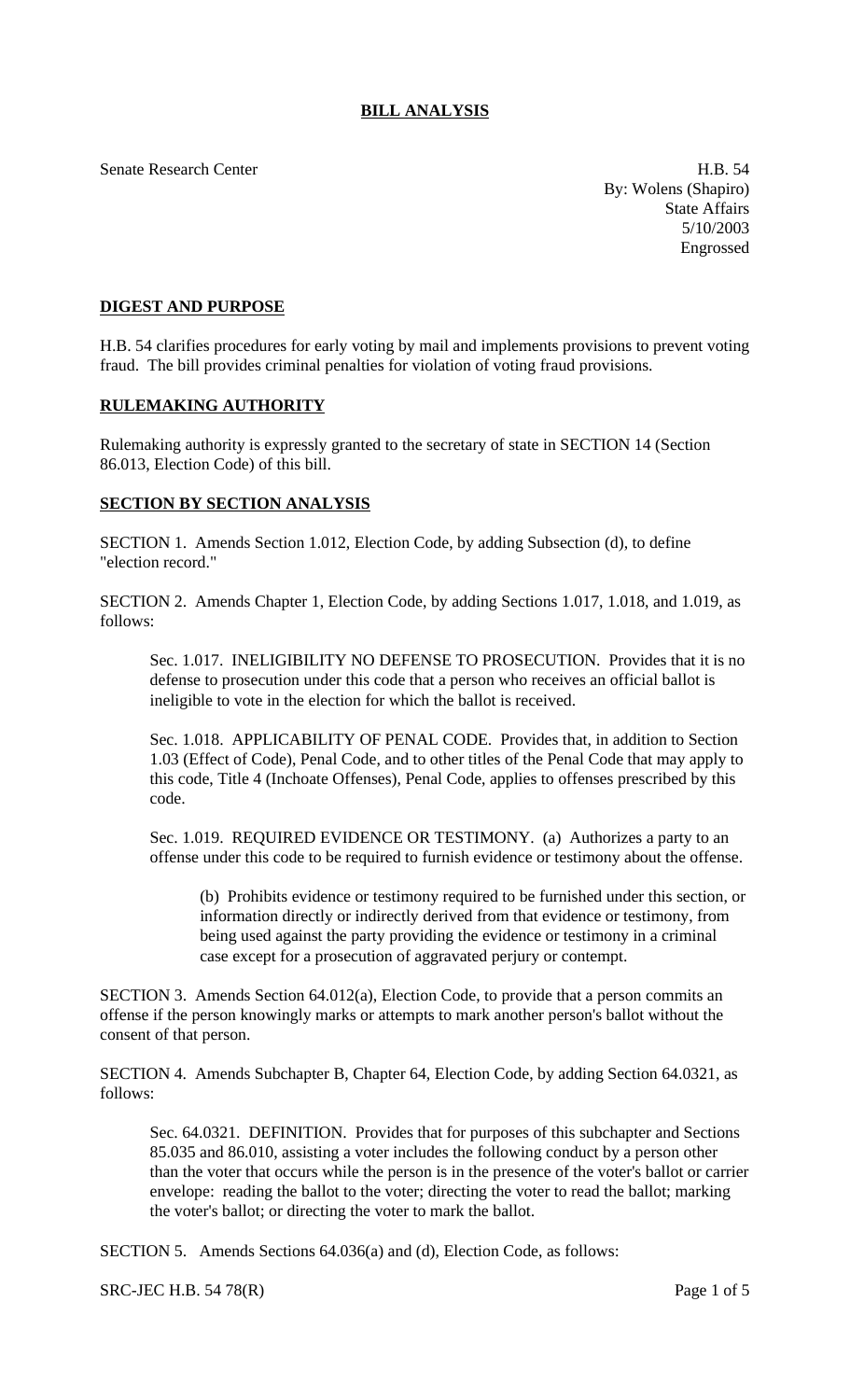(a) Provides that a person commits an offense if the person knowingly while assisting a voter prepares the voter's ballot without direction from the voter or provides assistance to a voter who has not requested assistance or selected the person to assist the voter.

(d) Provides that an offense under this section is a Class A, rather than B, misdemeanor.

SECTION 6. Amends Section 81.005, Election Code, as follows:

Sec. 81.005. COMMON OR CONTRACT CARRIER. (a) Prohibits a common or contract carrier from being used to perform an act in accordance with this title unless the carrier meets certain conditions, including routinely using certain receipts and complying with laws requiring the carrier to file an assumed name with each county in which the carrier receives or delivers parcels or with the secretary of state, as appropriate.

(b) Prohibits a common or contract carrier from being used to perform an act in accordance with this title if the carrier transports property as an incidental activity of a nontransportation business activity regardless of whether the carrier imposes a separate charge for the transportation.

SECTION 7. Amends Section 84.003, Election Code, as follows:

Sec. 84.003. New heading: SIGNING APPLICATION BY WITNESS; ASSISTING APPLICANT. (a) Created from existing text.

(b) Provides that a person who acts as a witness for an applicant for an early voting ballot application commits an offense if the person knowingly fails to comply with Section 1.011. Provides that a person who in the presence of the applicant otherwise assists an applicant in completing an early voting ballot application commits an offense if the person knowingly fails to comply with Section 1.011(d) in the same manner as a witness.

(c) Provides that an offense under this section is a Class A misdemeanor.

(d) Provides that Subsection (b) does not apply if the person is related to the applicant within the second degree by affinity or the third degree by consanguinity, as determined under Subchapter B (Relationships by Consanguinity or by Affinity), Chapter 573, Government Code, or is registered to vote at the same address as the applicant.

SECTION 8. Amends the heading to Section 84.004, Election Code, to read as follows:

Sec. 84.004. UNLAWFULLY WITNESSING APPLICATION FOR MORE THAN ONE APPLICANT.

SECTION 9. Amends Section 84.0041(b), Election Code, as follows:

(b) Provides that an offense under this section is a state jail felony unless the person is the applicant, is related to the applicant within the second degree by affinity or the third degree by consanguinity, as determined under Subchapter B, Chapter 573, Government Code, or is registered to vote at the same address as the applicant, in which event the offense is a Class A misdemeanor.

SECTION 10. Amends Section 84.011(a), Election Code, to require the officially prescribed application form for an early voting ballot to include spaces for entering the signature, printed name, and residence address of any person assisting the applicant. Makes conforming changes.

SECTION 11. Amends Chapter 86, Election Code, by adding Section 86.0051, as follows:

Sec. 86.0051. CARRIER ENVELOPE ACTION BY PERSON OTHER THAN VOTER;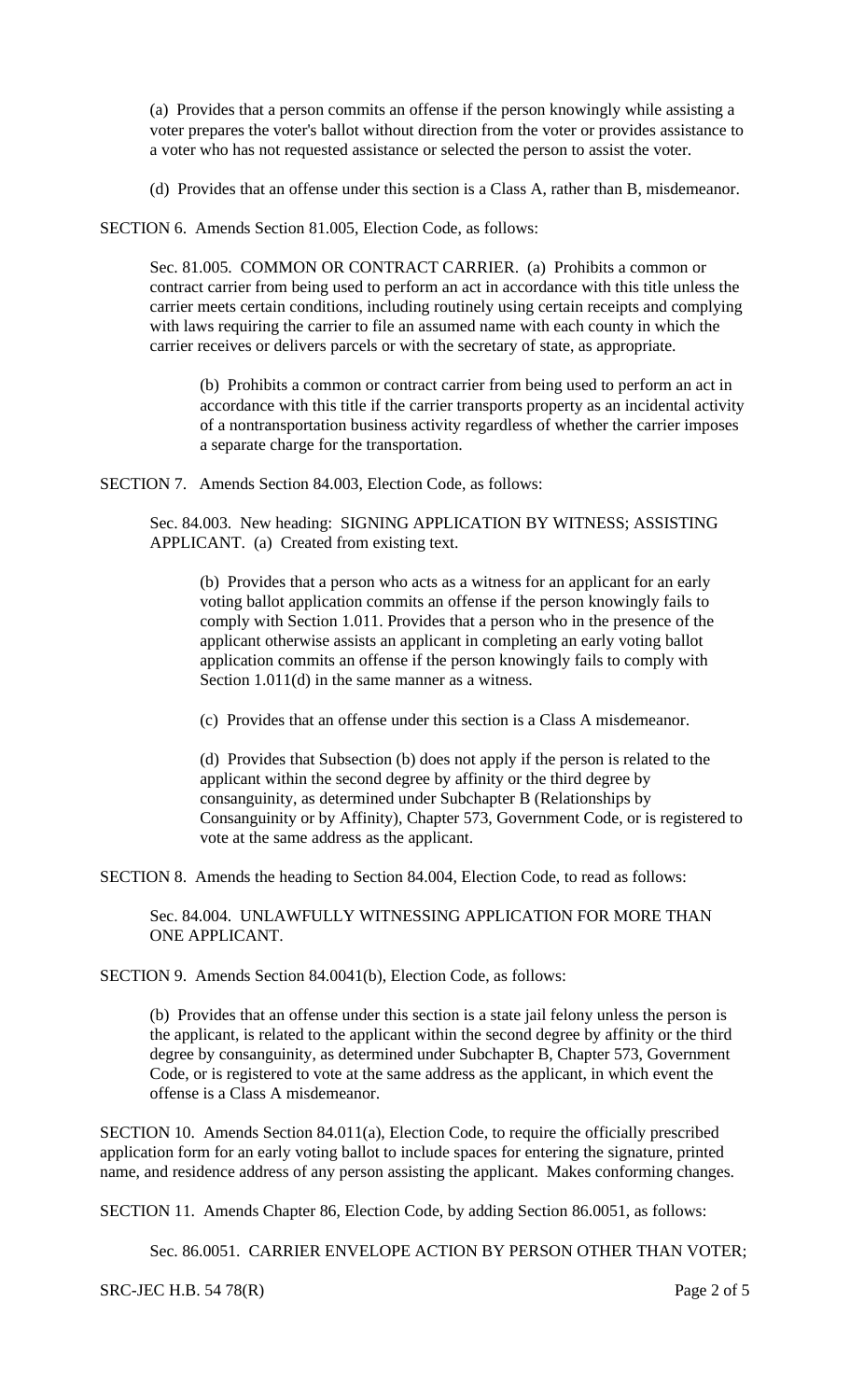OFFENSES. (a) Provides that a person commits an offense if the person acts as a witness for a voter in signing the certificate on the carrier envelope and knowingly fails to comply with Section 1.011.

(b) Requires a person other than the voter who deposits the carrier envelope in the mail or with a common or contract carrier to provide the person's signature, printed name, and residence address on the reverse side of the envelope.

(c) Provides that a person commits an offense if the person knowingly violates Subsection (b). Provides that it is not a defense to an offense under this subsection that the voter voluntarily gave another person possession of the voter's carrier envelope.

(d) Provides that an offense under this section is a Class B misdemeanor, unless the person is convicted of an offense under Section 64.036 for providing unlawful assistance to the same voter in connection with the same ballot, in which event the offense is a state jail felony.

(e) Provides that Subsections (a) and (c) do not apply if the person is related to the applicant within the second degree by affinity or the third degree by consanguinity, as determined under Subchapter B, Chapter 573, Government Code, or is registered to vote at the same address as the applicant.

SECTION 12. Amends Section 86.006, Election Code, by amending Subsections (a), (d), and (e) and adding Subsections (f), (g), and (h), as follows:

(a) Authorizes the carrier envelope to be delivered in another envelope and to be transported and delivered only by mail or by common or contract carrier.

(d) Requires each carrier envelope that is delivered by a common or contract carrier to be accompanied by an individual delivery receipt for that particular carrier envelope that indicates the name and residence address of the individual who actually delivered the envelope to the carrier. Deletes an exception in the event a carrier does not routinely issue a receipt. Makes a nonsubstantive change.

(e) Prohibits carrier envelopes from being collected and stored at another location for subsequent delivery to the early voting clerk. Requires the secretary of state to prescribe appropriate procedures to implement this subsection and to provide accountability for the delivery of the carrier envelopes from the voting place to the early voting clerk.

(f) Provides that a person commits an offense if the person knowingly possesses an official ballot or official carrier envelope provided under this code to another. Provides that, unless the person possessed the ballot or carrier envelope with intent to defraud the voter or the election authority, it is an affirmative defense to prosecution under this subsection that the person, on the date of the offense, met certain criteria.

(g) Provides that an offense under Subsection (f) is:

(1) a Class B misdemeanor if the person possesses at least one but fewer than 10 ballots or carrier envelopes unless the person possesses the ballots or carrier envelopes without the consent of the voters, in which event the offense is a state jail felony;

(2) a Class A misdemeanor if the person possesses at least 10 but fewer than 20 ballots or carrier envelopes unless the person possesses the ballots or carrier envelopes without the consent of the voters, in which event the offense is a felony of the third degree; or

(3) a state jail felony if the person possesses 20 or more ballots or carrier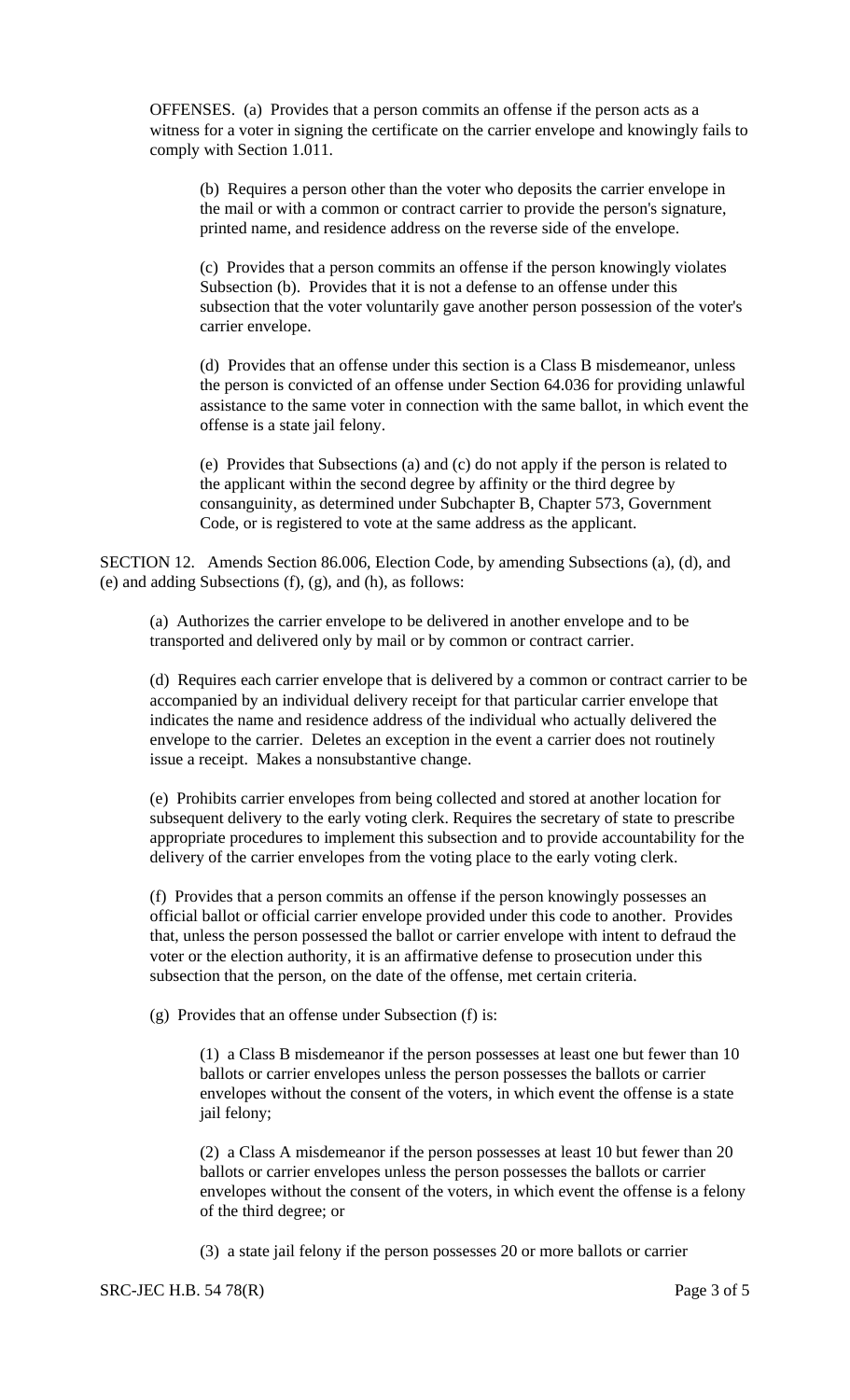envelopes unless the person possesses the ballots or carrier envelopes without the consent of the voters, in which event the offense is a felony of the second degree.

(h) Redesignated from existing Subsection (e).

SECTION 13. Amends Section 86.010, Election Code, by amending Subsection (c) and adding Subsections (e), (f), (g), and (h), as follows:

(c) Requires the person assisting the voter to sign a written oath prescribed by Section 64.034 that is part of the certificate on the official carrier envelope.

(e) Requires a person who assists a voter to prepare a ballot to be voted by mail to enter the person's signature, printed name, and residence address on the official carrier envelope of the voter.

(f) Provides that a person commits an offense if the person knowingly fails to provide the information on the official carrier envelope as required by Subsection (e).

(g) Provides that an offense under this section is a Class A misdemeanor unless the person is convicted of an offense under Section 64.036 for providing unlawful assistance to the same voter, in which event the offense is a state jail felony.

(h) Provides that Subsection (f) does not apply if the person is related to the applicant within the second degree by affinity or the third degree by consanguinity, as determined under Subchapter B, Chapter 573, Government Code, or is registered to vote at the same address as the applicant.

SECTION 14. Amends Section 86.013, Election Code, by amending Subsections (b), (d), and (f) and adding Subsection (g), as follows:

(b) Requires spaces to appear on the reverse side of the official carrier envelope for indicating the identity and date of the election, and entering the signature, printed name, and residence address of a person other than the voter who deposits the carrier envelope in the mail or with a common or contract carrier.

(d) Requires certain textual material, as prescribed by the secretary of state, to be printed on the reverse side of the official carrier envelope or on a separate sheet accompanying the carrier envelope when it is provided.

(f) Requires the oath of a person assisting a voter to be included on the official carrier envelope as part of the certificate prescribed by Subsection (c).

(g) Requires the secretary of state by rule to require that a notice informing voters of the telephone number established under Section 31.0055 and the purpose of the telephone number be printed on the official carrier envelope, or an insert enclosed with the balloting materials for voting by mail sent to the voter.

SECTION 15. Amends Section 87.121(f), Election Code, to provide that information on the roster for a person to whom an early voting mail ballot has been sent is not available for public inspection, except to the voter seeking to verify that the information pertaining to the voter is accurate, until the first business day after election day. Deletes text outlining time guidelines for public inspection of the information.

SECTION 16. Amends Section 87.121, Election Code, by adding Subsection (h), to require that information on the roster for a person who votes an early voting ballot by mail be made available for public inspection not later than the day following the day the early voting clerk receives a ballot voted by mail.

SECTION 17. Amends Chapter 276, Election Code, by adding Section 276.010, as follows:

SRC-JEC H.B. 54 78(R) Page 4 of 5